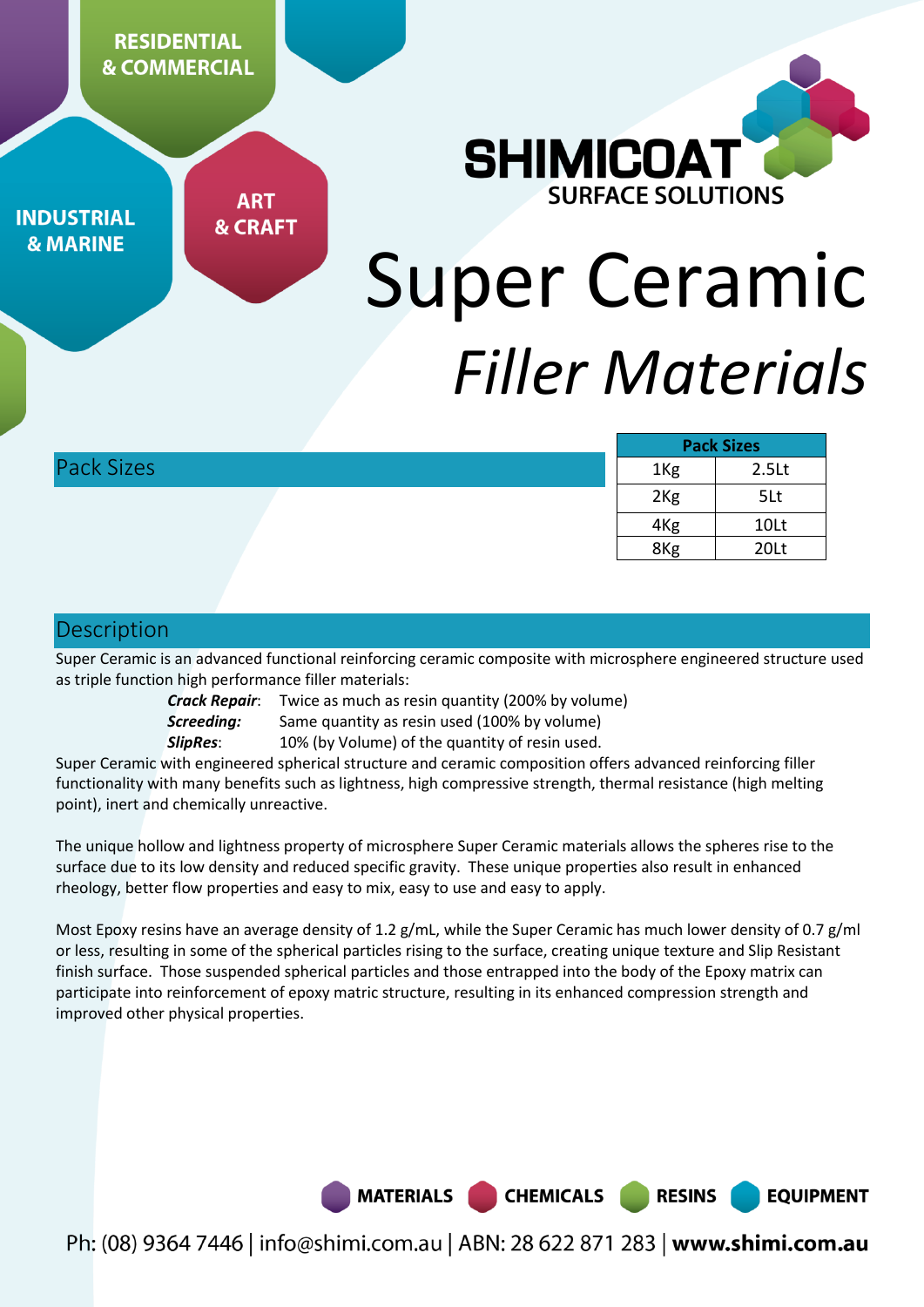

### Features

Super Ceramic can be used with any of SHIMICOAT Epoxy or Sealer products offering the following features and benefits:

| <b>Features</b>            | <b>Benefits</b>                                                               |  |
|----------------------------|-------------------------------------------------------------------------------|--|
| Cost reduction             | Over 7% savings on resin, due to optimised surface area to volume ratio.      |  |
| <b>Super Low Density</b>   | Blended products are lighter and more efficient, easier to apply and non-     |  |
|                            | sagging.                                                                      |  |
| <b>Improved Rheology</b>   | Less than 100 micron in size engineered spherical structure, offering massive |  |
|                            | surface contact, easy to roll-on in matric and flow.                          |  |
| <b>Triple Applications</b> | Crack Repair & Filler Materials                                               |  |
|                            | Screeding, Leveling and Surface Maintenance                                   |  |
|                            | <b>SlipRes Slip Resistant Floors</b>                                          |  |

In addition to above, Super Ceramic offers the following benefits:

- Non-Sagging Filler Materials,
- Engineered for high compression strength and high-pressure resistance
- Improved wear and abrasion resistance resulting from hardness and ceramic composition of Slip Resistant materials
- Enhanced acoustic properties owing to its capacity to absorb sound and vibration within the Epoxy matrix
- Improved Fire Rating performance due to its non-combustible nature and super high
- Highly resistant to chemical attack and pedestrian or vehicular traffic.
- Long lasting and easily maintained with good resistance to a wide range of domestic and commercial chemicals.
- Seamless, easy to clean and maintain.
- Superior Chemical Resistant Finished surface
- Engineered formulation for trafficable area with high mechanical strength
- DIY Friendly, easy to apply and compatible with many resin systems
- Engineered for high compressive strength
- Low density Super Ceramic assist in improving flow regime/rheology, reduces sagging and eliminate possible shrinkage when compared to conventional filler materials.
- Enhances impact resistance and surface durability.
- Improve ware and abrasion resistant of finished surface.

temperature melting point materials used within the body of Epoxy

- Colour-fast and superior gloss retention due to spheres being uniformly being coated with Epoxy and naturally rising, surfacing and positioning over the top surface
- Ideal Epoxy Coating over the spheres' outer layer, due to the surface tension.
- Modern, Hygiene, Functional and Economical.
- Safe and Compliance with most regulatory.
- Inert, Non-Reactive non-absorbent with all resins.
- Ideally suitable with single or dual pack resin systems
- Triple Applications:
	- o **Crack Repair &** *Filler Materials*
	- o *Screeding, Leveling and Surface Maintenance*
	- o *SlipRes Slip Resistant Floors*
- Very easy to use and apply
- Fire and thermal Resistance (up to 1,800°C)
- Chemical Resistant (Acid, Alkali and Solvents)
- Acoustic & Noise Insulation
- Easy match to any décor "off-white colour"
- Colour and gloss retention
- Environmentally friendly containing inert inorganic composition
- Economical

MATERIALS CHEMICALS RESINS

**EQUIPMENT**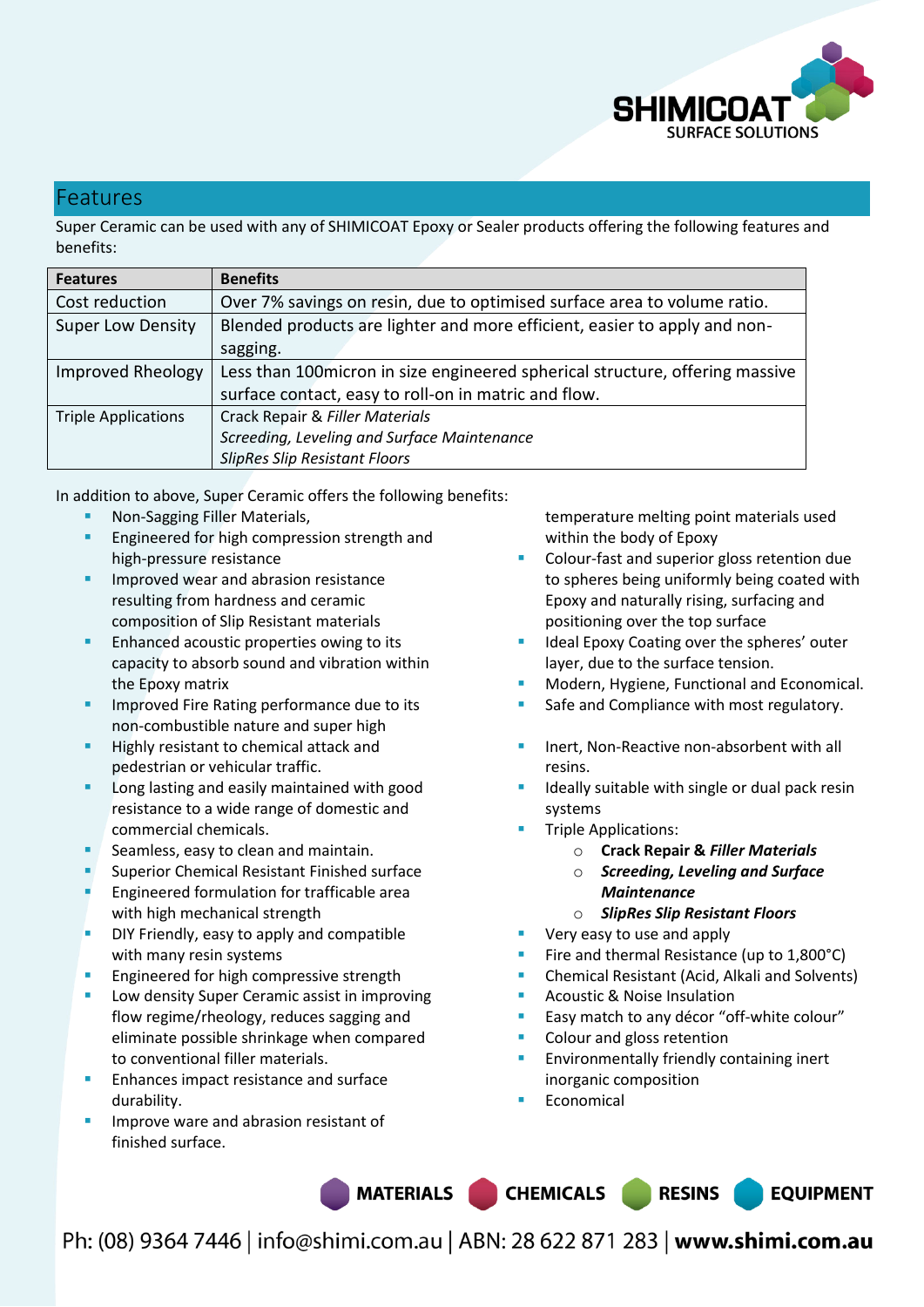

## Usage

| <b>Crack Repair:</b> | Twice as much as resin quantity (200% by volume) |
|----------------------|--------------------------------------------------|
| Screeding:           | Same quantity as resin used (100% by volume)     |
| <b>SlipRes:</b>      | 10% (by Volume) of the quantity of resin used.   |

## Application

#### *Crack Repair*:

Use any of SHIMICOAT Clear Epoxy Resins, mix at correct ratios and add Super Ceramic twice as much as resin, at a rate of 200%. Mix for 2-3 minutes and apply to your surface within curing time-frame of Epoxy product used. For example, if using Ultra Clear Epoxy, add 1.0Lt of Part B (Curing Agent) into 2.0Lt of Part A (Resin), mix for 2- 3minutes and add 6.0Lt (2.7Kg) of Super Ceramic. If necessary, add EpoSeal Diluent at a rate of 5% to smoothen the paste.

#### *Screeding:*

Use any of SHIMICOAT Epoxy Resins, mix at correct ratios and add Super Ceramic same quantity as resin, at a rate of 100%. Mix for 2-3 minutes and apply to your surface within curing time-frame of Epoxy product used. For example, if using Premium Tinted Epoxy, add 1.0Lt of Part B (Curing Agent) into 3.0Lt of Part A (Resin), mix for 2- 3minutes and add 4Lt (1.8Kg) of Super Ceramic, mix for another 2-3minutes. Apply within half an hour before it cures. If necessary, add EpoSeal Diluent at a rate of 5% to smoothen the paste.

#### *SlipRes*:

Use any of SHIMICOAT Epoxy Resins, mix at correct ratios and add Super Ceramic at a rate of 10% by volume. Mix for 2-3 minutes and apply to your surface by roller or brush within curing time-frame of Epoxy product used. For example, if using Premium Tinted Epoxy, add 1.0Lt of Part B (Curing Agent) into 3.0Lt of Part A (Resin), mix for 2- 3minutes and add 300mL (135gr) of Super Ceramic, mix for another 2-3minutes. Apply within half an hour before it cures. If necessary, add EpoSeal Diluent at a rate of 5% to smoothen the paste.

## Preparations

Clean and dry surface. Ensure surface to be coated is free of all dirt, grease, oil, paint, curing agents and other contaminants. Removal of Oil Contamination by degreaser and alkaline cleaning pressure wash. Acid-wash to enhanced surface porosity and etch the surface

Ensure moisture free surface. Allow to completely dry, run Dry Test. Place a piece of plastic over a small area, tape the edges and leave for 1 hour. Remove plastic, if there is no moisture on either surface, concrete is sufficiently dry.

Ideally, always consider surface grinding and removal of loose materials. Grinding is always advisable prior to application of all Shimicoat Epoxy products, to maximize adhesion. For further information, please refer to SHIMICOAT Instruction for "Surface Preparations"

The spherical finish surface attributes into smooth floor compared to many other non-slip aggregates. It is easy to clean due to the spherical geometry without any sharp edges.



Ph: (08) 9364 7446 | info@shimi.com.au | ABN: 28 622 871 283 | www.shimi.com.au

**RESINS** 

**EQUIPMENT**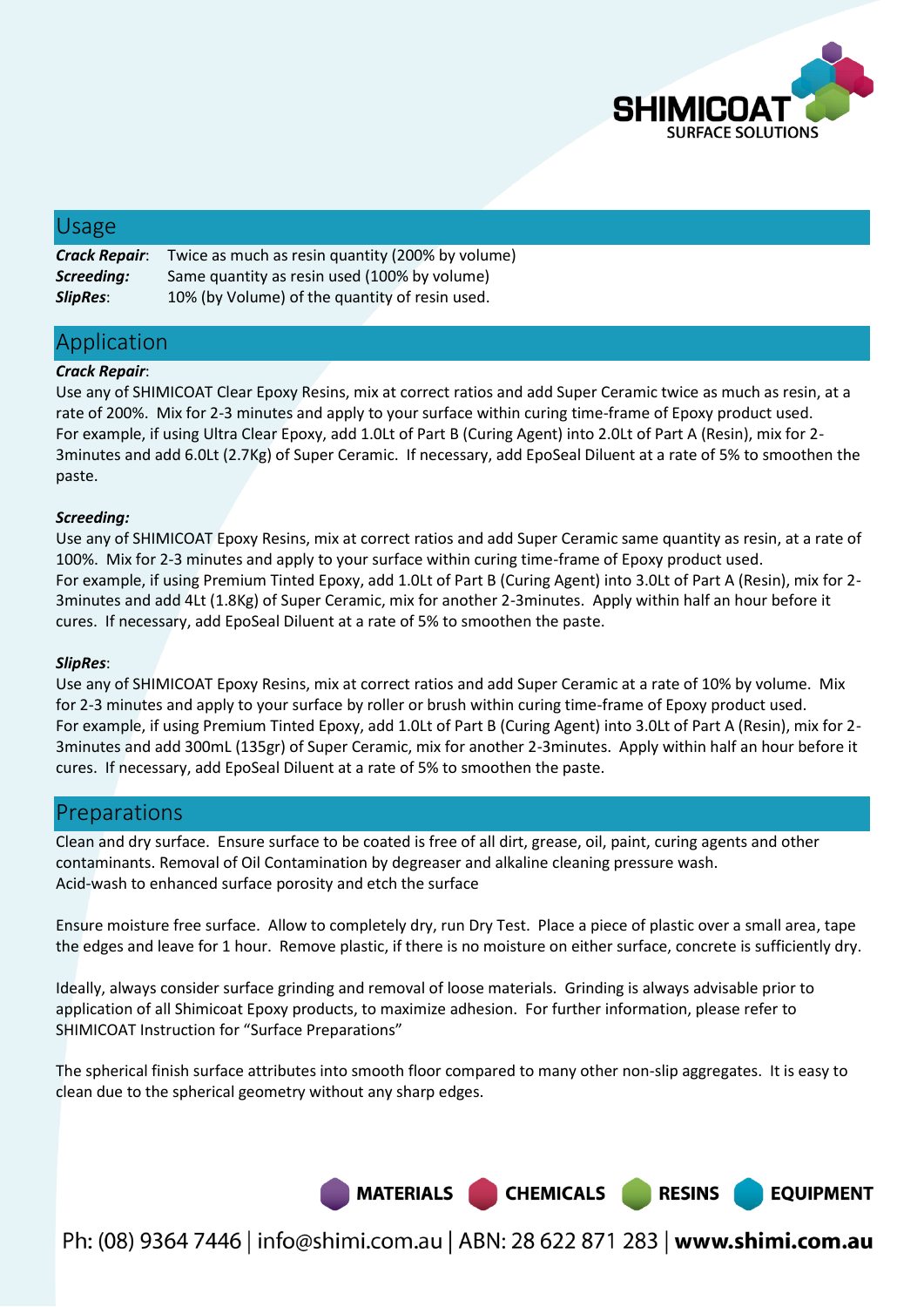

#### High Compressive Strength of SHIMICOAT Super Ceramic Materials:

- Over 70% survival rate when exposed to 4,900 psi pressure (2.2Tonne/ Square Inch)
- Over 20% better survival rate when compared to other materials such as Glass Fillers



Extreme Pressure - Pound/Square Inch (psi)



Ph: (08) 9364 7446 | info@shimi.com.au | ABN: 28 622 871 283 | www.shimi.com.au

MATERIALS CHEMICALS

**RESINS** 

**EQUIPMENT**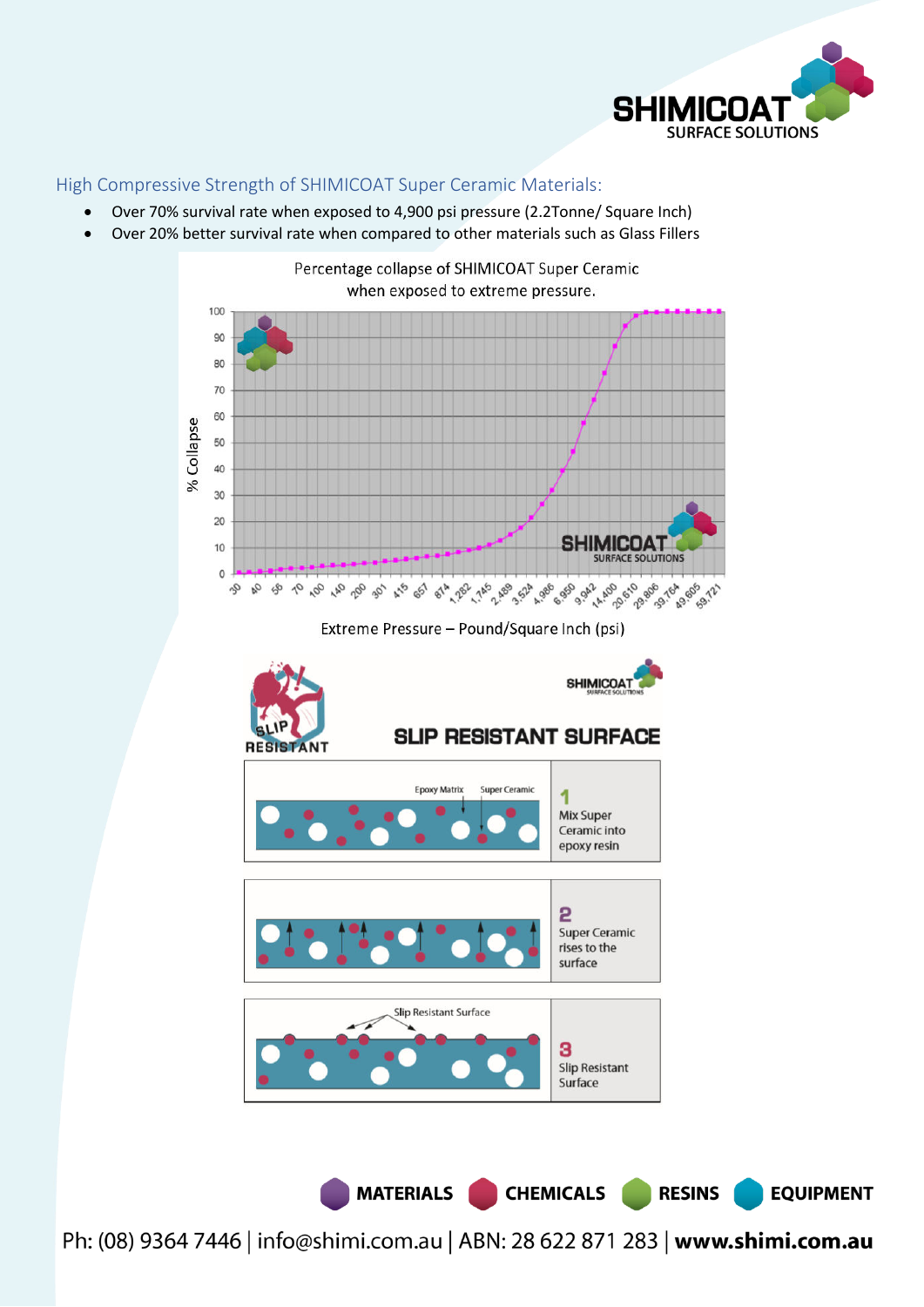

#### Viscosity vs Volume Filler Loading of SHIMICOAT Super Ceramic Materials

SHIMICOAT Super Ceramic offers lower viscosity at same volume loading. More filler at equal viscosity when compared to ordinary filler materials:



when exposed to extreme pressure.

The product can be used as filler materials with any of SHIMICOAT Epoxy products (Clear or Tinted) to form an easy flow and easy apply epoxy mortar, ideally suitable for crack and hole repair prior to coating. Super Ceramic Epoxy Mortar is non-sagging, engineered for high strength for both horizontal and vertical applications.

The product can also be added to epoxy and resin at the rate of 10% by volume to create slip resistant textured finish surface with P rating of P2 (Equivalent to R9):

| <b>No</b> | <b>Grit Size</b> | <b>Oil-Wet Inclining Platform Test</b> | <b>Wet Pendulum Test</b> |
|-----------|------------------|----------------------------------------|--------------------------|
|           | Fine             | R9                                     |                          |
|           | Medium           | R <sub>10</sub>                        | DЗ                       |
|           | Coarse           | R <sub>11</sub>                        | PΔ                       |

For coarser and higher Slip rating surfaces, please view our SlipRes Xtra Grip.

Super Ceramic can hold over 4,000 psi (33 MPa) pressure, equivalent to 1.5 Tone weight over each particle without any breakage. Mixing, processing and application cannot possible break advanced engineered structure of Super Ceramic particles.

## **Specifications**

Super Ceramic is Microsphere Engineered Ceramic particles with below properties:

| <b>Parameter</b>            | <b>Value</b>                       |
|-----------------------------|------------------------------------|
| Appearance                  | Free Flowing Light Powder          |
| Colour                      | Off-White                          |
| Geometry                    | <b>Engineered Spherical Shapes</b> |
| Particle Size               | 100-200 Micron                     |
| <b>Bulk Density</b>         | 450g/Lt                            |
| <b>Compression Strength</b> | 4,800 PSI (33MPa)                  |
| <b>Thermal Conductivity</b> | < $0.1 W/m$ /°C                    |
| <b>Melting Point</b>        | 1,800°C                            |

**RESINS** 

MATERIALS CHEMICALS

**EQUIPMENT**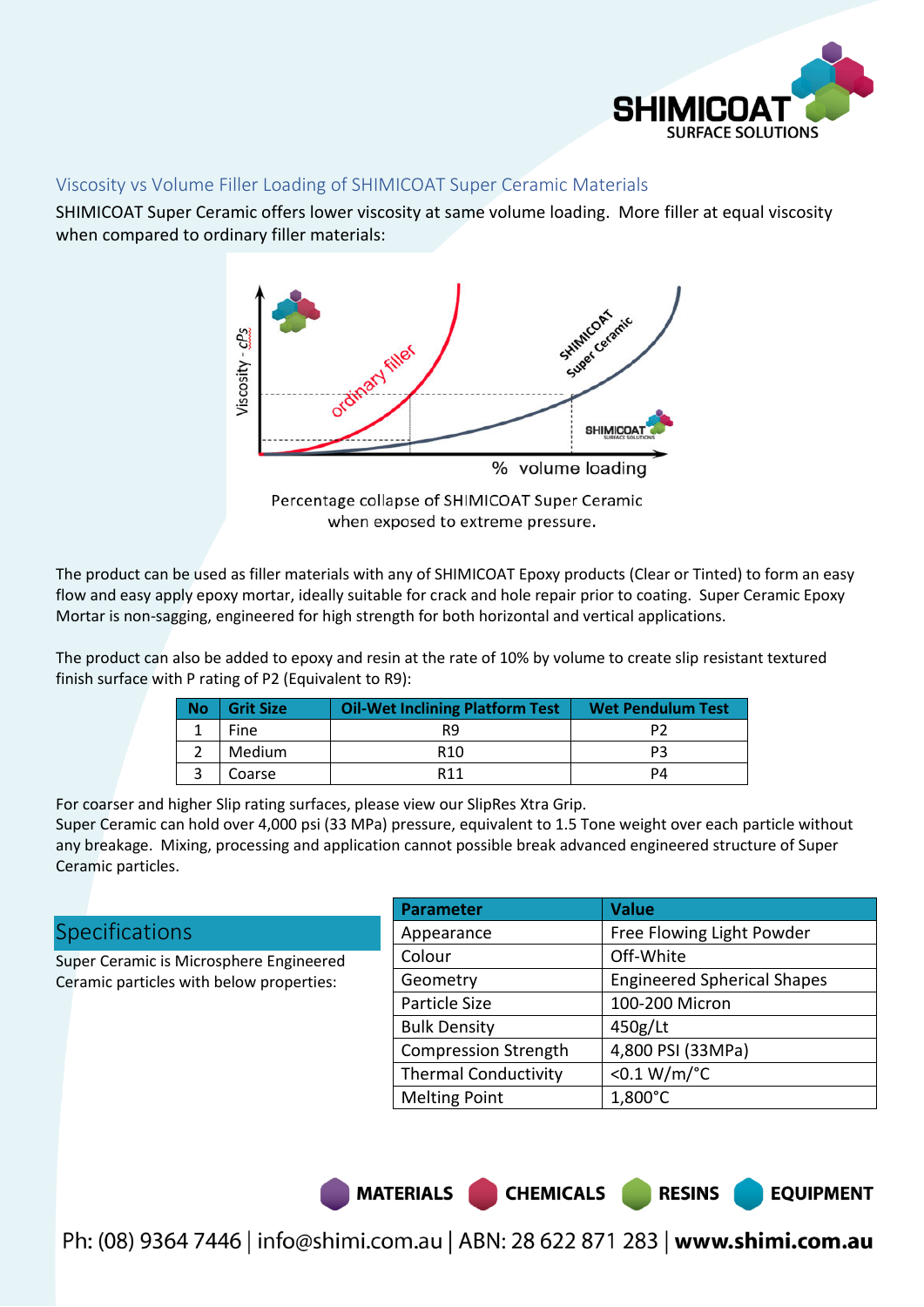

## Direction

Super Ceramic has three distinctive applications:

| <b>NO</b>      | <b>Application</b> | <b>Usage</b>                | <b>Direction</b>                                        |
|----------------|--------------------|-----------------------------|---------------------------------------------------------|
| 1              | Crack              | Twice as much as resin      | Trawl and fill the crack.                               |
|                | <b>Repair</b>      | quantity (200% by volume)   | Let it cure over-night (8-16 Hours depending on         |
|                |                    |                             | temperature)                                            |
|                |                    |                             | Sand and Clear Up, to get the surface ready for Coating |
|                |                    |                             | Application.                                            |
| $\overline{2}$ | <b>Screeding</b>   | Same quantity as resin used | Screed over the entire floor.                           |
|                |                    | (100% by volume)            | Smooth off using trawl or squeegee.                     |
|                |                    |                             | Let it cure over night (8-16 Hours depending on         |
|                |                    |                             | temperature).                                           |
| 3              | <b>SlipRes</b>     | 10% (by Volume) of          | Add to your resin.                                      |
|                |                    | the quantity of resin used  | Mix and apply using roller or squeegee.                 |
|                |                    |                             | Continuously mix to ensure ideal suspension, as SlipRes |
|                |                    |                             | Super Ceramic may float to the surface over time.       |
|                |                    |                             | Let it cure over-night (8-16 Hours depending on         |
|                |                    |                             | temperature)                                            |

Super Ceramic enhances the performance of Epoxy matrix by improving compression strength, density and specific gravity reduction, improved rheological characteristics, increased thermal and fire rating properties and ultimately, Slip Resistant attributes.

Super Ceramic provides major functional benefits and added values through enhanced performance of surface coating beyond non-slip properties:

- 1. Durability,
- 2. Easy cleaning feature, Easy Mop, Easy Wipe.
- 3. Enhanced Mechanical and chemical resistant properties,
- 4. Fire resistant properties,

## Mixing:

- Prepare Epoxy mix by adding appropriate quantity of Curing Agent (Part B) into the resin (part B).
- Mix thoroughly for 2-3 minutes manual or with mechanical mixer at low speed (750rmp Max).
- Add the correct quantity of Super Ceramic materials (depending on your application) and mix for extra 1- 2min to ensure complete suspension of particles into the epoxy matrix.
- Apply to the surface and use well within curing time.
	- *Crack Repair*: Twice as much as resin quantity (200% by volume)

**Screeding:** Same quantity as resin used (100% by volume)

**SlipRes:** 10% (by Volume) of the quantity of resin used.

For further information please contact our technical team at SHIMICOAT Pty Ltd.

MATERIALS CHEMICALS RESINS

**EQUIPMENT**